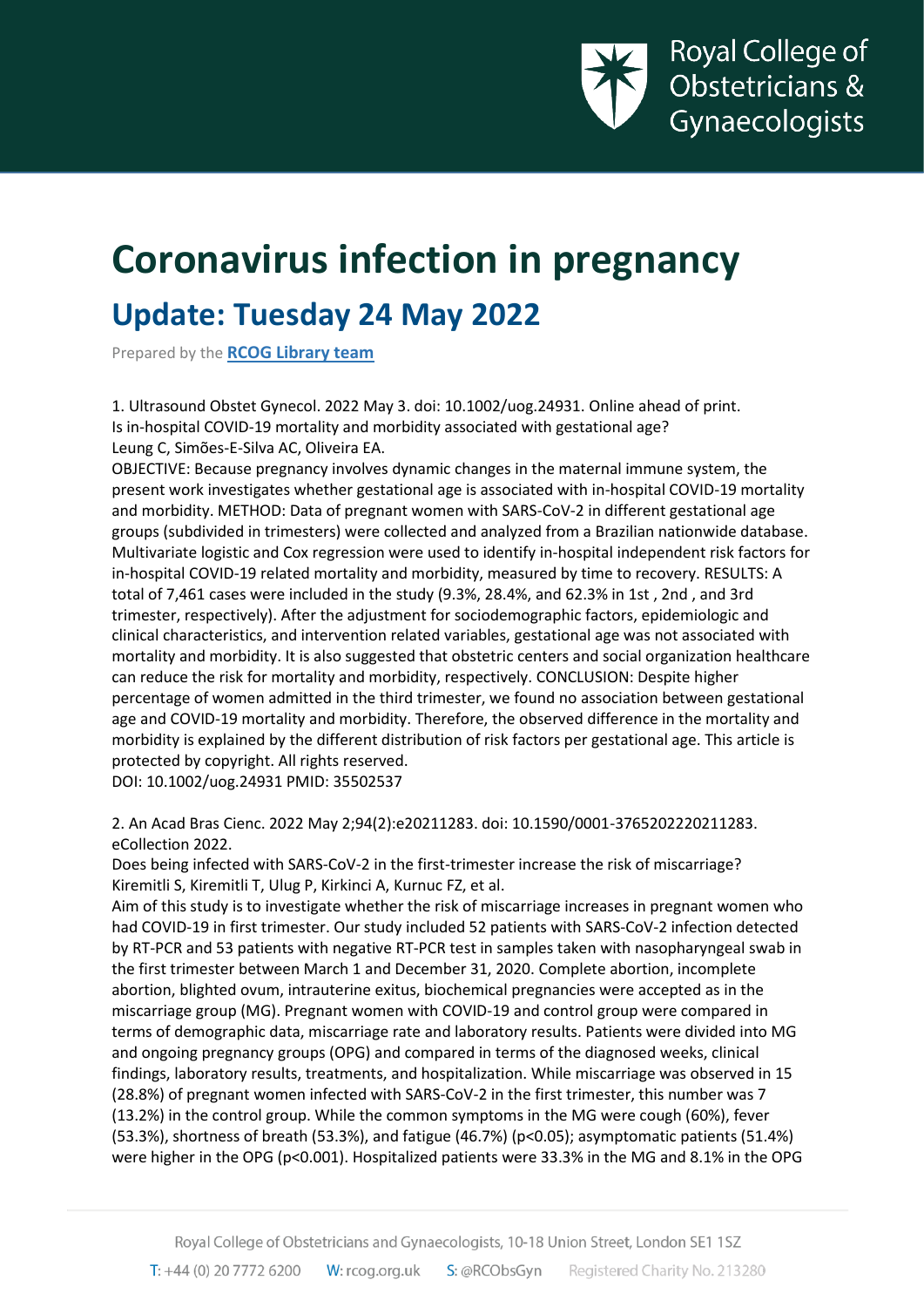

(p=0.02). According to the results of our study, the risk of miscarriage increases in pregnant women infected with SARS-CoV-2 (especially in severe infection) in the first trimester. DOI: 10.1590/0001-3765202220211283 PMID: 35507983

3. Acta Obstet Gynecol Scand. 2022 May 3. doi: 10.1111/aogs.14371. Online ahead of print. Shared risk factors for COVID-19 and preeclampsia in the first trimester: An observational study. Serrano B, Mendoza M, Garcia-Aguilar P, Bonacina E, Garcia-Ruiz I, Garcia-Manau P, et al. INTRODUCTION: The association between preeclampsia and coronavirus disease 2019 (COVID-19) is under study. Previous publications have hypothesized the existence of shared risk factors for both conditions or a deficient trophoblastic invasion as possible explanations for this association. The primary aim of this study was to examine baseline risk factors measured in the first-trimester combined screening for preeclampsia in pregnant women with COVID-19 compared with the general population. A secondary aim of this study was to compare risk factors among patients with mild and severe COVID-19. MATERIAL AND METHODS: This was an observational retrospective study conducted at Vall d'Hebron Hospital Campus (Catalonia, Spain). Study patients were 231 pregnant women undergoing the first-trimester screening for preeclampsia and positive for severe acute respiratory syndrome coronavirus 2 between February 2020 and September 2021. The reference cohort were 13 033 women of the general population from six centers across Catalonia from May 2019 to June 2021. Based on the need for hospitalization, patients were classified in two groups: mild and severe COVID-19. First-trimester screening for preeclampsia included maternal history, mean arterial blood pressure, mean uterine artery pulsatility index (UtAPI), placental growth factor (PlGF), and pregnancy-associated plasma protein-A (PAPP-A). RESULTS: The proportion of cases at high risk for preeclampsia was significantly higher among the COVID-19 group compared with the general population (19.0% and 13.2%, respectively; p = 0.012). When analyzing risk factors for preeclampsia individually, women with COVID-19 had higher median body mass index (25.2 vs. 24.5, p = 0.041), higher UtAPI multiple of the median (MoM) (1.08 vs. 1.00, p < 0.001), higher incidence of chronic hypertension (2.8% vs. 0.9%,  $p = 0.015$ ), and there were fewer smokers (5.7% vs. 11.6%, p = 0.007). The MoMs of PlGF and PAPP-A did not differ significantly between both groups (0.96 vs. 0.97, p = 0.760 and 1.00 vs. 1.01, p = 0.432; respectively). CONCLUSIONS: In patients with COVID-19, there was a higher proportion of women at high risk for preeclampsia at the first-trimester screening than in the general population, mainly because of maternal risk factors, rather than placental signs of a deficient trophoblastic invasion.

DOI: 10.1111/aogs.14371 PMID: 35505629

4. Placenta. 2022 May 1;123:12-23. doi: 10.1016/j.placenta.2022.04.006. Online ahead of print. The clinical impact of maternal COVID-19 on mothers, their infants, and placentas with an analysis of vertical transfer of maternal SARS-CoV-2-specific IgG antibodies.

Ward JD, Cornaby C, Kato T, Gilmore RC, Bunch D, Miller MB, et al.

INTRODUCTION: The effect of SARS-CoV-2 severity or the trimester of infection in pregnant mothers, placentas, and infants is not fully understood. METHODS: A retrospective, observational cohort study in Chapel Hill, NC of 115 mothers with SARS-CoV-2 and singleton pregnancies from December 1, 2019 to May 31, 2021 via chart review to document the infants' weight, length, head circumference, survival, congenital abnormalities, hearing loss, maternal complications, and placental pathology classified by the Amsterdam criteria. RESULTS: Of the 115 mothers, 85.2% were asymptomatic (n = 37) or had mild (n = 61) symptoms, 13.0% had moderate (n = 9) or severe (n = 6)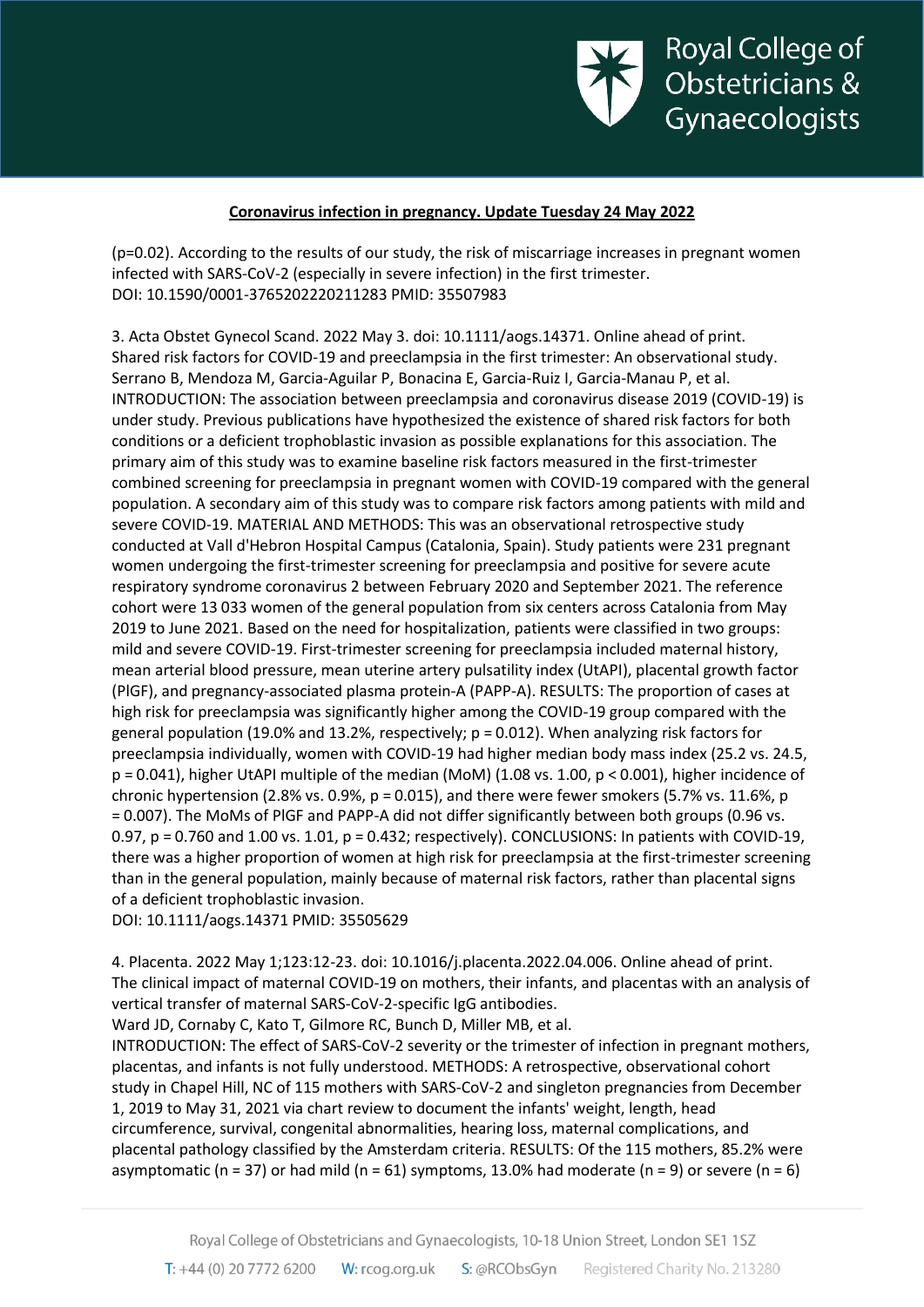

COVID-19, and 1.74% (n = 2) did not have symptoms recorded. Moderate and severe maternal infections were associated with increased C-section, premature delivery, infant NICU admission, and were more likely to occur in Type 1 (p = 0.0055) and Type 2 (p = 0.0285) diabetic mothers. Only one infant (0.870%) became infected with SARS-CoV-2, which was not via the placenta. Most placentas (n = 63, 54.8%) did not show specific histologic findings; however, a subset showed mild maternal vascular malperfusion (n = 26, 22.6%) and/or mild microscopic ascending intrauterine infection (n = 28, 24.3%). The infants had no identifiable congenital abnormalities, and all infants and mothers survived. DISCUSSION: Most mothers and their infants had a routine clinical course; however, moderate and severe COVID-19 maternal infections were associated with pregnancy complications and premature delivery. Mothers with pre-existing, non-gestational diabetes were at greatest risk of developing moderate or severe COVID-19. The placental injury patterns of maternal vascular malperfusion and/or microscopic ascending intrauterine infection were not associated with maternal COVID-19 severity.

DOI: 10.1016/j.placenta.2022.04.006 PMID: 35512490

5. Am J Perinatol. 2022 May 6. doi: 10.1055/s-0042-1748158. Online ahead of print. COVID-19 Vaccinations in Pregnancy: Comparative Evaluation of Acute Side Effects and Self-Reported Impact on Quality of Life between Pregnant and Non-pregnant Women in the United States.

Brinkley E, Mack CD, Albert L, Knuth K, Reynolds MW, Toovey S, Dreyer NA. OBJECTIVE: The objective of this study was to describe the acute side effects experienced by pregnant women who received a coronavirus disease 2019 (COVID-19) vaccine in the United States and to compare their experience to non-pregnant women of similar age. STUDY DESIGN: Adults who received a COVID-19 vaccine in the United States were invited via social media to enroll in an online, longitudinal, community-based registry (www.helpstopCOVID19.com). Participants selfreported pregnancy status, vaccination dates, manufacturer, acute side effects, impact on work and self-care, medical consultation, and hospitalization. This analysis was restricted to women aged 20 to 39 at the time of vaccination. Side effects reported by pregnant women were compared to those reported by non-pregnant women. RESULTS: This analysis included 946 pregnant women, with 572 (60%) receiving at least one dose of Pfizer, 321 (34%) Moderna, and 53 (6%) J&J, and 1,178 nonpregnant women. Demographic and medical history were similar across manufacturers for both cohorts.Overall, pregnant women reported similar side effects as non-pregnant women, with the most common being injection site reactions (83 vs. 87%), fatigue (72 vs.78%), and headache (45 vs. 59%). Pregnant women reported fewer side effects (median: 3 vs. 4, respectively) (Table 2). In both cohorts, very few reported seeking medical care (<5%) or being hospitalized (<0.3%) after vaccination. Fewer pregnant women reported working less after vaccination than non-pregnant women (32 vs. 40%) or trouble with self-care (32 vs. 46%), respectively (Table 2). CONCLUSION: Pregnant women reported similar COVID-19 vaccine side effects as non-pregnant women, although fewer total side effects; pregnant women judged these side effects to have less impact on work and self-care. While these results do not address pregnancy outcomes or long-term effects, findings about acute side effects and impact offer reassurance for all three vaccines in terms of tolerability. KEY POINTS: · COVID vaccines were well tolerated by pregnant women.. · Pregnant women reported fewer total side effects.. · Pregnant women reported less impact on work and self-care.. DOI: 10.1055/s-0042-1748158 PMID: 35523212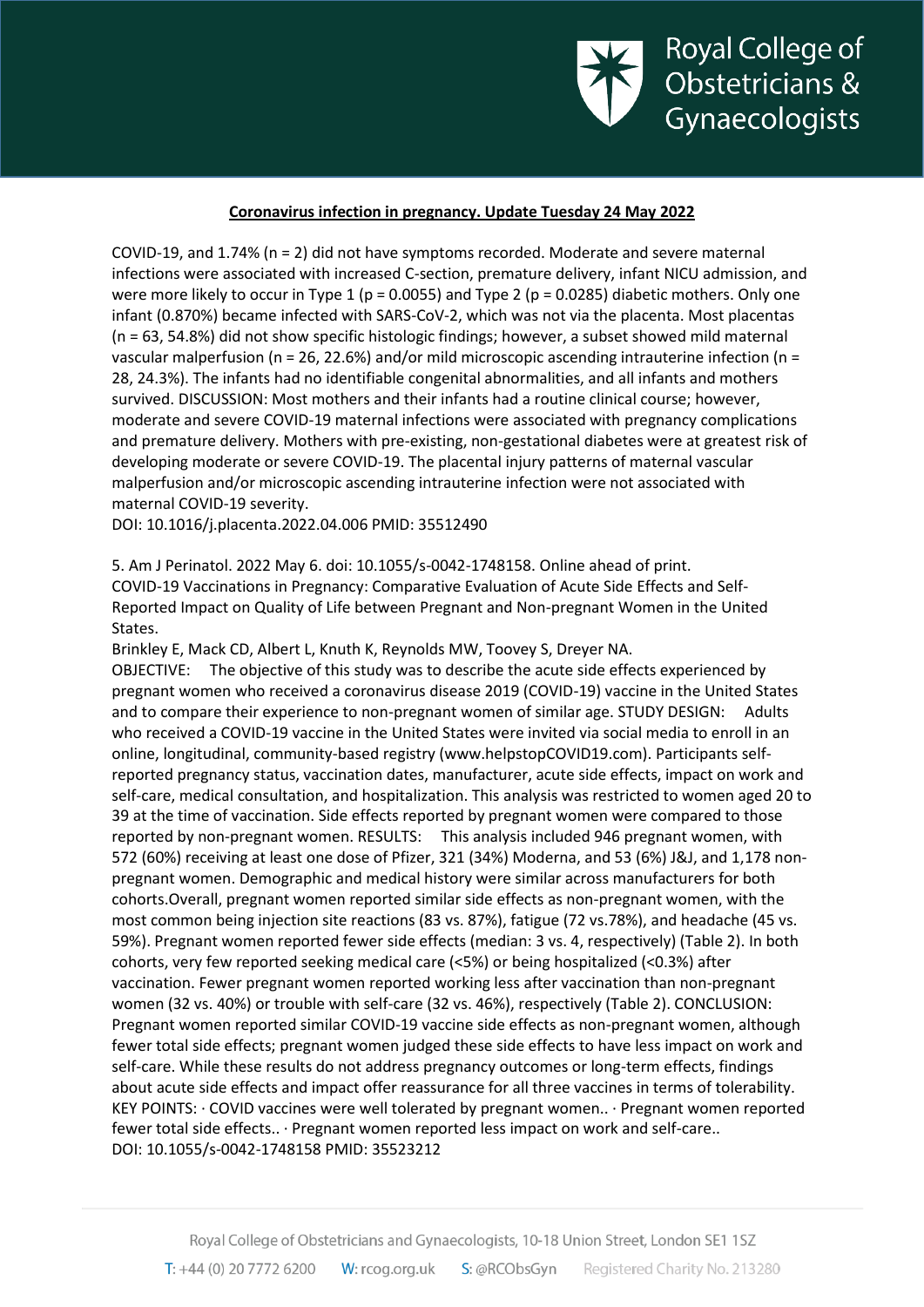

6. J Obstet Gynaecol India. 2022 May 4:1-7. doi: 10.1007/s13224-022-01641-y. Online ahead of print. Poorer Obstetrics Outcomes During the Second Wave of COVID-19 in India.

Mohini, Priyadarshini S, Rath SK, Verma C, Das A.

INTRODUCTION: Outcomes of pregnancy in COVID 19-infected mothers are worse than in the general population. Due to immunological changes, antenatal women are more vulnerable to severe complications. The India has experienced two waves of the disease. We analysed whether the second wave of the disease had affected pregnancy outcomes differently by comparing pregnancy outcomes with those of the first wave. MATERIALS AND METHOD: The study population included all the women delivered in the same tertiary centre during both the waves. Maternal outcome parameters include maternal oxygen requirement, maternal ICU admission and maternal death. Foetal outcome parameters include APGAR scores, preterm deliveries and NICU admissions, maternal and foetal outcome parameters between the first and the second waves were compared. RESULTS: Demographic parameters were similar in both the waves of COVID 19. No significant differences were found in pre-pregnancy comorbidities, high-risk pregnancies and mode of deliveries between the two waves. Maternal oxygen requirement increased in the second wave [first wave  $6(4.7%)$  vs second wave 25(40.3%) (p-value < 0.001)]. There was also a significant increase in ICU admission [4(3.1%) vs 8(12.9%)], which was in positive correlation with maternal oxygen requirement during the second wave ( $r = 0.81$ ,  $p < 0.001$ ). However, there was no significant difference in maternal death [2(1.6%) vs 2(3.2%)]. No significant change noted in neonatal outcomes except for an increase in neonatal sepsis [0 vs 5(8.1%)]. CONCLUSION: Mothers had more severe diseases during the second wave. But this did not translate into significant increase in maternal mortality and poor neonatal outcomes, possibly due to better preparedness. DOI: 10.1007/s13224-022-01641-y PMCID: PMC9065234 PMID: 35528222

7. Geburtshilfe Frauenheilkd. 2022 May 6;82(5):510-516. doi: 10.1055/a-1721-4908. eCollection 2022 May.

Assessment of Neonatal Cord Blood SARS-CoV-2 Antibodies after COVID-19 Vaccination in Pregnancy: A Prospective Cohort Study.

Sourouni M, Braun J, Oelmeier K, Möllers M, Willy D, Hennies MT, et al.

Introduction Maternally derived antibodies are a key element of neonatal immunity. So far, limited data has shown transplacental transmission of antibodies after coronavirus disease 2019 (COVID-19) vaccination with BNT162b2 in the third trimester. Our aim was to detect vertically transferred immunity after COVID-19 vaccination with BNT162b2 (Comirnaty, BioNTech-Pfizer) or mRNA-1273 (Spikevax, Moderna) in the first, second or third trimester of pregnancy, and investigate the impact of maternal characteristics on umbilical cord antibody titre in newborns after delivery. Study Design Women who gave birth in our department and were vaccinated against COVID-19 during pregnancy were enrolled in CRONOS Satellite, a subproject of the German COVID-19-Related Obstetric and Neonatal Outcome Study. The titre of immunoglobulin G (IgG) antibodies to the receptor-binding domain of the SARS-CoV-2 spike protein was quantified in umbilical cord blood using the SARS-CoV-2 IgG II Quant immunoassay. Correlations between antibody titre and variables, including week of pregnancy when vaccinated, interval between vaccination and delivery, age and body mass index (BMI) were assessed with Spearman's rank correlation. A follow-up was conducted by phone interview 4 - 6 weeks after delivery. Results The study cohort consisted of 70 women and their 74 newborns. Vaccine-generated antibodies were present in all samples, irrespective of the vaccination type or time of vaccination. None of the parameters of interest showed a meaningful correlation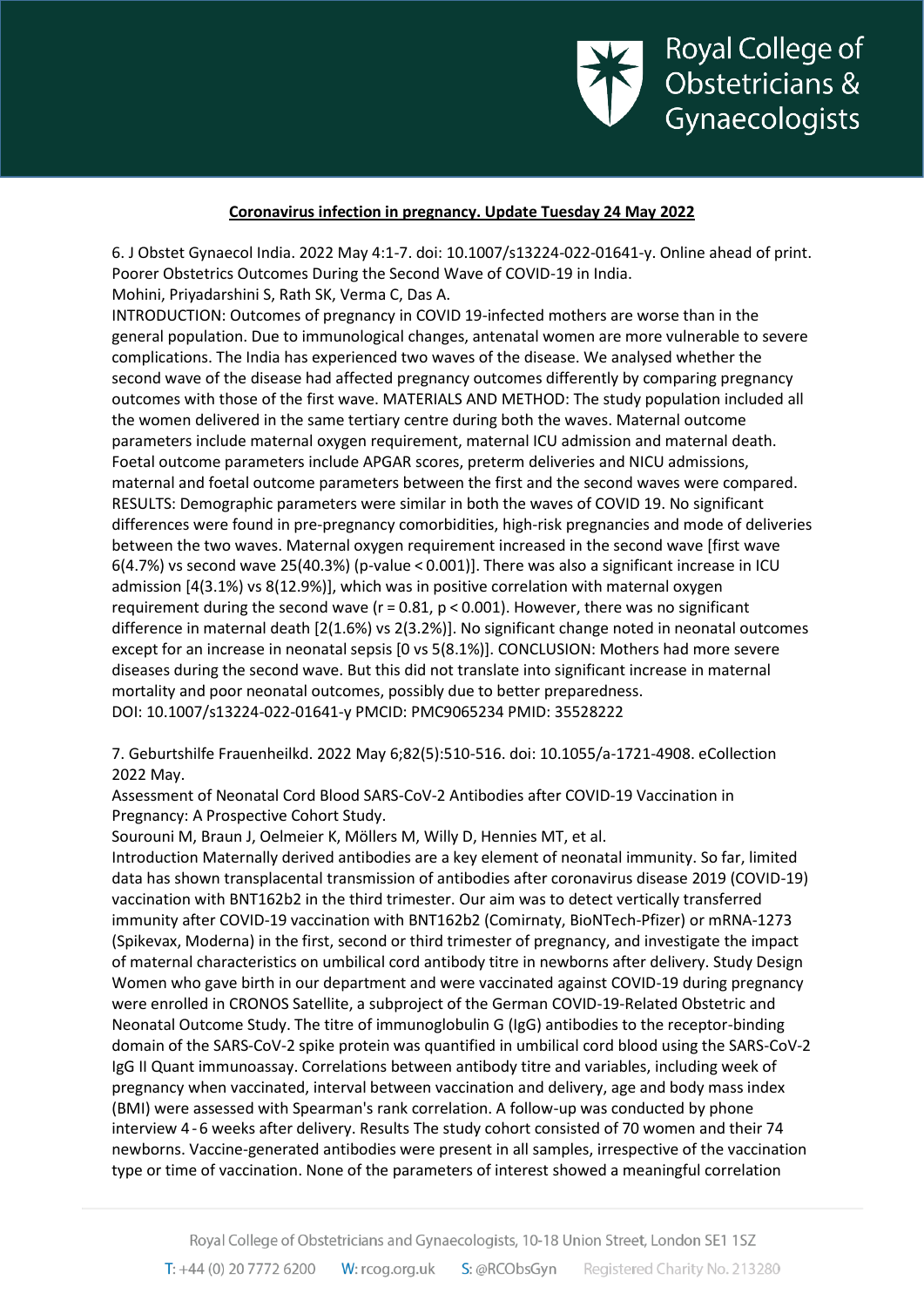

with cord blood antibody concentrations (rho values < 0.5). No adverse outcomes (including foetal malformation) were reported, even after vaccination in the first trimester. Conclusions Transplacental passage of SARS-CoV-2 antibodies from mother to child was demonstrated in all cases in the present study. It can therefore be assumed that the newborns of mothers vaccinated at any time during pregnancy receive antibodies via the placenta which potentially provide them with protection against COVID-19. This is an additional argument when counselling pregnant women about vaccination in pregnancy.

DOI: 10.1055/a-1721-4908 PMCID: PMC9076212 PMID: 35528187

8. J Obstet Gynaecol Res. 2022 May 10. doi: 10.1111/jog.15285. Online ahead of print. The vaccination status and adverse effects of COVID-19 vaccine among pregnant women in Japan in 2021.

Komine-Aizawa S, Haruyama Y, Deguchi M, Hayakawa S, Kawana K, Kobashi G, et al. To investigate the vaccination status and adverse reactions to the COVID-19 vaccine among pregnant women in Japan, we conducted an online questionnaire survey from October 5 to November 22, 2021. The number of participants in the online survey was 6576. Of the participants, 4840 (73.6%) were vaccinated twice, and 557 (8.5%) were vaccinated once. A total of 1179 (17.9%) responders had never been vaccinated against COVID-19. The most frequent adverse reaction was local pain at the injection site. The incidence of local adverse reactions was almost identical after the first and the second vaccinations, while systemic reactions, such as fever and fatigue/malaise, and adverse reactions outside the vaccination site such as headache and arthralgia, were more frequent after the second vaccination than after the first vaccination. Regarding the obstetrical complications, uterine tension and/or contraction was observed in 1.65% of the pregnant women after the first vaccination and in 2.98% after the second vaccination, and uterine pain appeared in 1.06% of the pregnant women after the second vaccination. However, serious symptoms, such as hemorrhage, decreased fetal movement, edema, increased blood pressure, and amniorrhexis, were seen in less than 1% of vaccinated women after both the first and second vaccinations. This study clarified the characteristics of vaccination, adverse reactions, and obstetrical symptoms in pregnant women in Japan who had the COVID-19 vaccine up to the second dose. As a booster vaccination is currently underway, further study is needed to improve the management of pregnant women during the current pandemic.

DOI: 10.1111/jog.15285 PMID: 35537777

9. Lancet Reg Health Am. 2022 Aug;12:100269. doi: 10.1016/j.lana.2022.100269. Epub 2022 May 6. Maternal mortality linked to COVID-19 in Latin America: Results from a multi-country collaborative database of 447 deaths.

Maza-Arnedo F, Paternina-Caicedo A, Sosa CG, de Mucio B, Rojas-Suarez J, Say L, et al. BACKGROUND: This study aimed to describe the clinical characteristics of maternal deaths associated with COVID-19 registered in a collaborative Latin-American multi-country database. METHODS: This was an observational study implemented from March 1st 2020 to November 29th 2021 in eight Latin American countries. Information was based on the Perinatal Information System from the Latin American Center for Perinatology, Women and Reproductive Health. We summarized categorical variables as frequencies and percentages and continuous variables into median with interquartile ranges. FINDINGS: We identified a total of 447 deaths. The median maternal age was 31 years. 86·4% of women were infected antepartum, with most of the cases (60·3%) detected in the

Royal College of Obstetricians and Gynaecologists, 10-18 Union Street, London SE1 1SZ T:  $+44$  (0) 20 7772 6200 W: rcog.org.uk S: @RCObsGyn Registered Charity No. 213280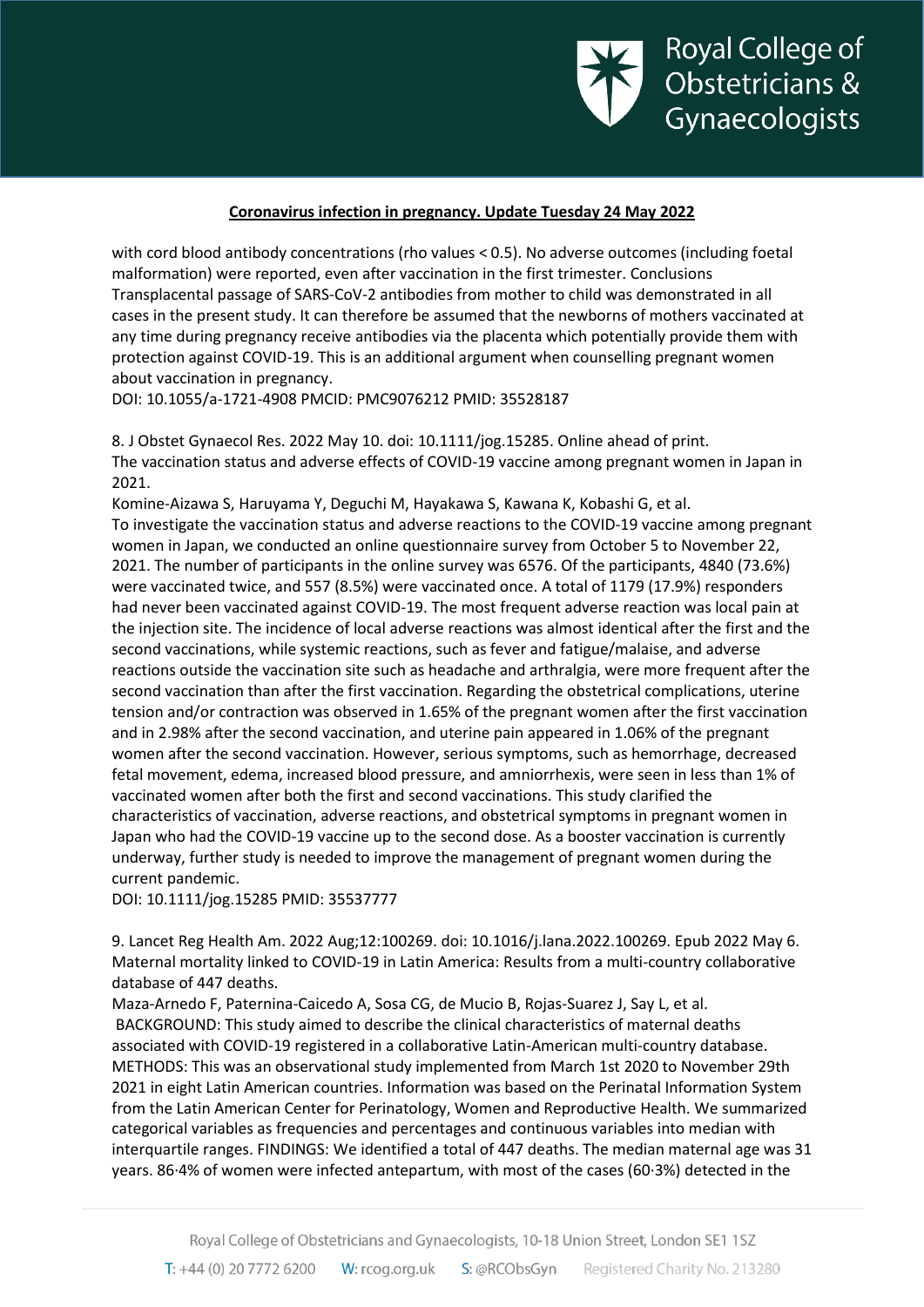

third trimester of pregnancy. The most frequent symptoms at first consultation and admission were dyspnea (73·0%), fever (69·0%), and cough (59·0%). Organ dysfunction was reported in 90·4% of women during admission. A total of 64·8% women were admitted to critical care for a median length of eight days. In most cases, the death occurred during the puerperium, with a median of seven days between delivery and death. Preterm delivery was the most common perinatal complication (76·9%) and 59·9% were low birth weight. INTERPRETATION: This study describes the characteristics of maternal deaths in a comprehensive multi-country database in Latin America during the COVID-19 pandemic. Barriers faced by Latin American pregnant women to access intensive care services when required were also revealed. Decision-makers should strengthen severity awareness, and referral strategies to avoid potential delays. FUNDING: Latin American Center for Perinatology, Women and Reproductive Health.

DOI: 10.1016/j.lana.2022.100269 PMCID: PMC9073212 PMID: 35539820

11. J Clin Med. 2022 Apr 30;11(9):2540. doi: 10.3390/jcm11092540.

Obstetric and Neonatal Outcomes following COVID-19 Vaccination in Pregnancy.

Peretz-Machluf R, Hirsh-Yechezkel G, Zaslavsky-Paltiel I, Farhi A, Avisar N, Lerner-Geva L, et al. COVID-19 infection imposes a risk for pregnant individuals and may lead to adverse maternal and obstetric outcomes. This is a retrospective cohort study of all women giving birth between March and July 2021 at a single tertiary center. Obstetric and neonatal outcomes were compared between vaccinated and non-vaccinated pregnant women with singleton pregnancies. Women with prior COVID-19 infection, multiple gestations and stillbirth were excluded from the study. Of 4708 women who delivered during the study period, 3700 met the eligibility criteria, of whom 3240 were vaccinated during pregnancy. Compared with the non-vaccinated group, the vaccinated group was characterized by a lower rate of smoking (3.70% vs. 6.67%, p = 0.0028), whereasother maternal characteristics were not significantly different. Multivariable analysis demonstrated that COVID-19 mRNA vaccination was not significantly associated with increased risk of preterm birth as well as other adverse obstetric outcomes including hypertensive diseases of pregnancy, cesarean delivery and small for gestational age. However, a significantly lower risk for meconium-stained amniotic fluid was observed among the vaccinated group (adjusted odds ratio 0.63; 95% confidence interval, 0.46-0.86, p = 0.0039). Moreover, the vaccine was not significantly associated with increased risk of neonatal adverse outcomes including respiratory complications and NICU hospitalization. In conclusion, BNT162b2 messenger RNA vaccination during pregnancy was not associated with an increased rate of adverse obstetric and neonatal outcomes. Therefore, in view of its safety on one hand, and the risk associated with COVID-19 disease in pregnancy on the other hand, BNT 162b2 COVID-19 vaccine should be recommended for pregnant women. DOI: 10.3390/jcm11092540 PMID: 35566665

12. J Reprod Immunol. 2022 May 10;152:103639. doi: 10.1016/j.jri.2022.103639. Online ahead of print.

Comment to "Pregnancy and COVID-19, focus on vaccine and pharmacological treatment". Ceulemans M, Sillis L, Foulon V, Panchaud A, Winterfeld U, Pomar L(5), et al. DOI: 10.1016/j.jri.2022.103639 PMID: 35569346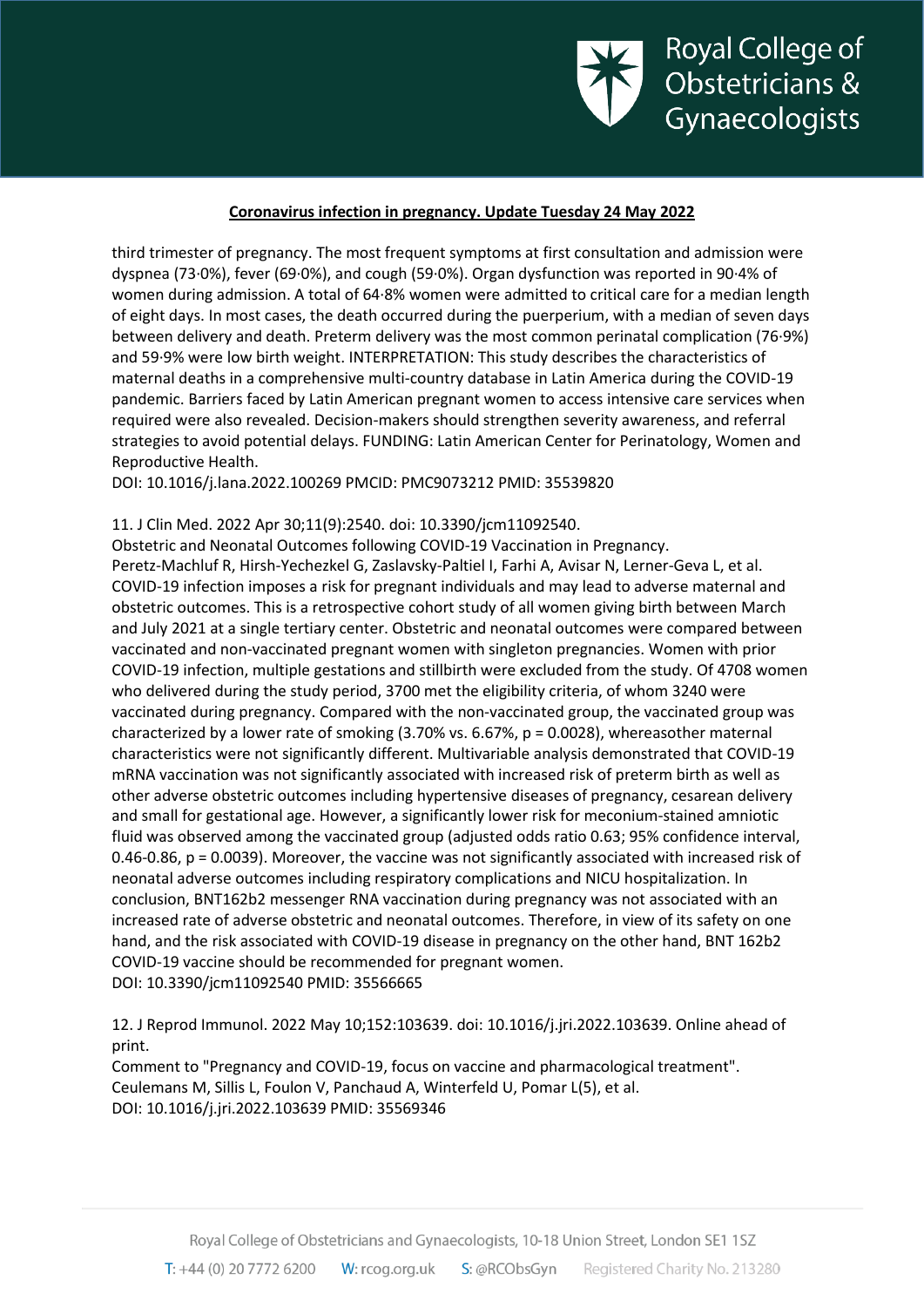

15. J Hosp Infect. 2022 May 15:S0195-6701(22)00136-0. doi: 10.1016/j.jhin.2022.04.019. Online ahead of print.

Maternity services response to the COVID-19 pandemic: how Public Health England guidance was implemented in practice.

Hanley S, Raybould G, Baxter E, Gray J, Sharkey D, Walker KF.

INTRODUCTION: The rapidly evolving COVID-19 pandemic required systemic change in how healthcare was delivered to minimise virus transmission whilst maintaining safe service delivery. Deemed at 'moderate-high risk', maternity patients are an important patient group that require consideration. Public Health England (PHE) issued national guidance on how to adjust these services. AIM: To explore how maternity units in England implemented PHE guidance. METHODS: An online survey of 22 items was distributed to individuals that had worked on an England based maternity unit during the COVID-19 pandemic. The questionnaire was designed and tested by the multidisciplinary research team. Data was collected from November 2020 to July 2021. FINDINGS: Forty-four participants across thirty-three maternity units responded. 93% were able to test all women requiring an overnight stay for COVID-19. Only 27% reported birth partners were tested for COVID-19. Only 73% reported they were able to isolate all COVID-19 positive patients in single rooms. 84% stated they were aware of current PHE guidance on personal protective equipment (PPE) and 82% felt 'confident' in donning/doffing of PPE. Priorities for the future include rapid testing and a focus on community service provision. CONCLUSIONS: PHE COVID-19 guidance was implemented differently in maternity units across England due to the varying resources available at each trust leading to variable ability to test and isolate patients as recommended. More specific, tailored guidance for infection control measures against COVID-19 is needed for maternity settings due to their unique position.

DOI: 10.1016/j.jhin.2022.04.019 PMID: 35584730

16. Cureus. 2022 Apr 17;14(4):e24201. doi: 10.7759/cureus.24201. eCollection 2022 Apr. Effects of SARS-CoV-2 Variants on Maternal Infection and Severity: A Single-Center Experience. Kosovali BD, Tezcan B, Mutlu NM.

Background and aims Pregnant women are one of the vulnerable groups affected by COVID-19. With the mutation of the virus, the severity of the disease in this vulnerable group may vary in different waves of COVID-19 subtypes. The aim of this study is to define the demographic, clinical, laboratory, and mortality results of pregnant COVID-19 patients according to three time frames (March to December 2020, January to June 2021, and July to November 2021). Materials and methods The data of patients admitted to the ICU between March 23, 2020, and November 30, 2021, were retrospectively scanned. Pregnant patients with SARS-CoV-2 PCR test positivity or pregnant patients with COVID-19 who have a negative PCR test but symptoms of COVID-19 and radiological findings consistent with COVID-19 on thorax CT who need intensive care were included in the study. The patients were divided into three groups according to the dates when the Ministry of Health of the Republic of Turkey reported the variants of COVID-19 in Turkey. The nonvariant type was dominant in the first period (March to December 2020), alpha and beta variants were dominant in the second period (January to June 2021), and the delta variant appeared in the last period (July to November 2021). Demographic, clinical, and laboratory findings at the first admission to the ICU and mortality rates of the patients were recorded. Results PCR test was performed in all 109 patients, of whom 101 were PCR test positive. In other eight patients, despite the negative PCR test, thorax CT findings were typical of COVID-19 pneumonia, and other bacterial and viral agents were also excluded. The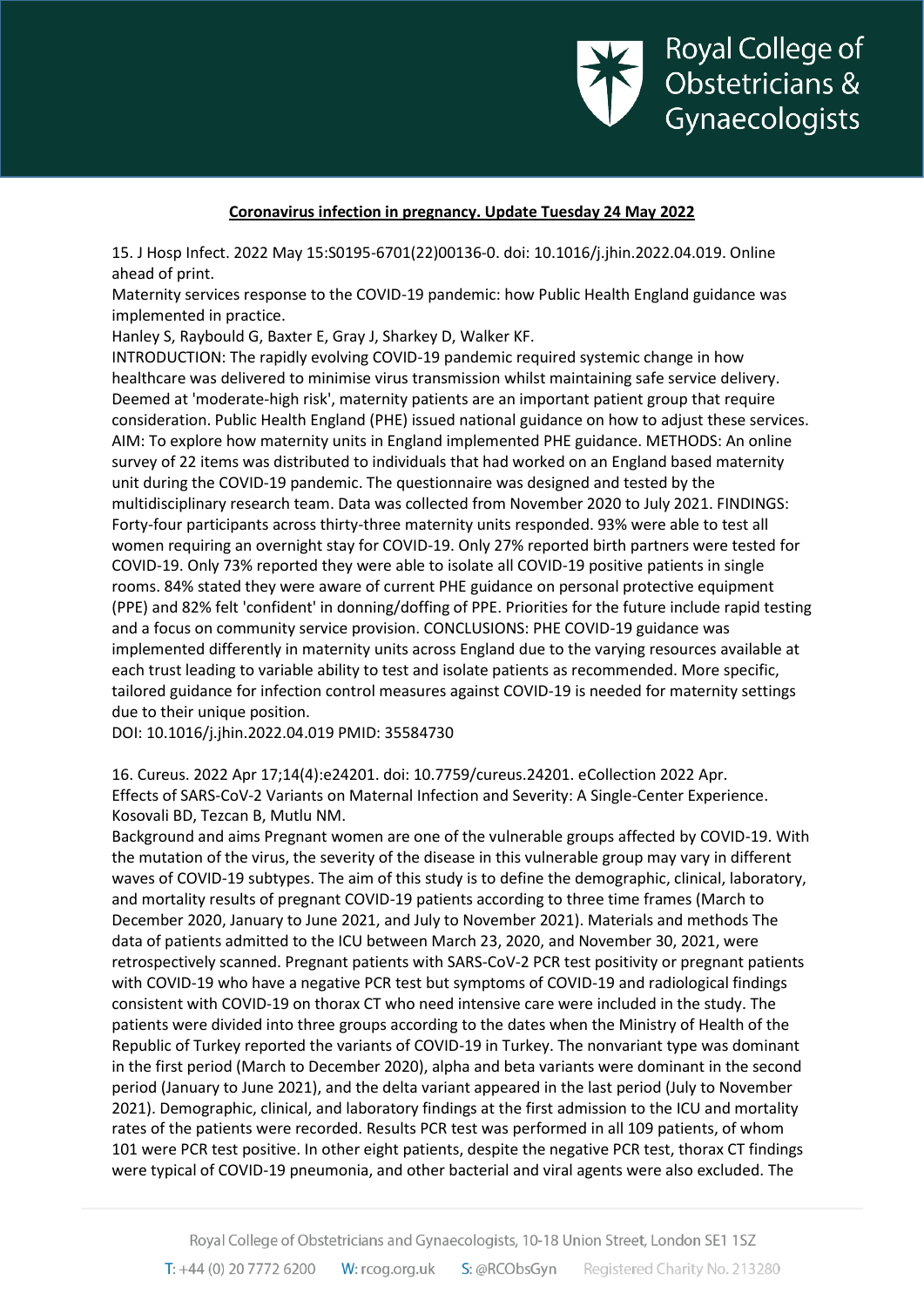

mean age of the patients was 30.53 years, the mean APACHE II score was 9.68, and the mean gestational age was 28.55 weeks. Around 72.5% of the patients were in the third trimester. Of the 101 PCR-positive patients, 20.2% were delta variants, 16.5% alpha or beta variants, and 63.3% were of unknown variants. Five of the patients were vaccinated. The most common symptom was dyspnea (94.5%), and the most common comorbidity was hypothyroidism (9.17%). Invasive mechanical ventilation (IMV) was needed in 44.95% of pregnant patients. The distribution of pregnant patients admitted to the ICU according to the periods March to December 2020, January to June 2021, and July to November 2021 was 16.5%, 21.1%, and 62.4%, respectively (p<0.001). Two groups of patients were compared: those that survived versus those that deceased. Variables predicting mortality were APACHE score, IMV requirement, length of stay in the ICU, prone positioning, Anakinra treatment, and ECMO (extracorporeal membrane oxygenator) requirement, which were significantly higher in the deceased group than in the living group (p<0.001, p<0.001, p=0.001, p<0.001, p<0.001, and p=0.001, respectively). There was no significant difference between the patients' age, gestational age, variants, treatments other than Anakinra, and the number of patients admitted to the ICU in the three periods (p=0.667, p=0.174, p=0.904, and p=0.605, respectively).In the multiple logistic regression analysis for mortality, high APACHE II score and IMV requirement were found as risk factors for mortality. Conclusion In the last period of delta variant predominance, pregnant COVID-19 patients were admitted to the ICU significantly more frequently than in the first two periods. Mechanical ventilation requirement and high APACHE II score were determined as risk factors for mortality.

DOI: 10.7759/cureus.24201 PMCID: PMC9112371 PMID: 35592191

17. J Obstet Gynaecol. 2022 May 23:1-5. doi: 10.1080/01443615.2022.2054681. Online ahead of print.

The role of laboratory parameters in predicting severity of COVID-19 disease in pregnant patients. Sahin O, Aktoz F, Bagci H, Vurgun E.

We aimed to examine the relationship between laboratory markers and the severity of the disease in pregnant women diagnosed with coronavirus disease 2019 (COVID-19). Clinical records were retrospectively reviewed for 112 pregnant women. Patients diagnosed with COVID-19 were divided into two groups as mild/moderate and severe. The relationship between predicting the severity of the disease and laboratory parameters was investigated. Neutrophil lymphocyte ratio, C-reactive protein (CRP), ferritin and aspartate aminotransferase levels were significantly higher in severe COVID-19 cases than mild/moderate cases (p = .048, p = .003, p = .015 and p = .035, respectively). CRP was found to be the most useful marker in terms of diagnostic performance with a cut off value of 10.8 (sensitivity 80%, specificity 56.1%, NPV 88.5% and PPV 40.0%). The best diagnostic performance was obtained using CRP and ferritin combined with cut-offs of 10.8 mg/L for CRP and 26.5 µg/L for ferritin. Combined CRP and ferritin showed sensitivity, specificity, negative predictive value and positive predictive value of 94.7%, 52.8%, 96.6% and 41.9%, respectively, in predicting severe COVID-19. The combination of CRP and ferritin parameters may be useful in estimating the severity of the disease in pregnant patients who were initially diagnosed with COVID-19. Impact StatementWhat is already known about this subject? Coronavirus disease 2019 (COVID-19) can rapidly develop into acute respiratory distress syndrome (ARDS) and result in serious complications in some pregnant patients. Therefore, timely diagnosis of patients is crucial. Most previous reports of COVID-19 laboratory results are based on data from the general population and limited information is available regarding pregnancy status. Although laboratory medicine makes an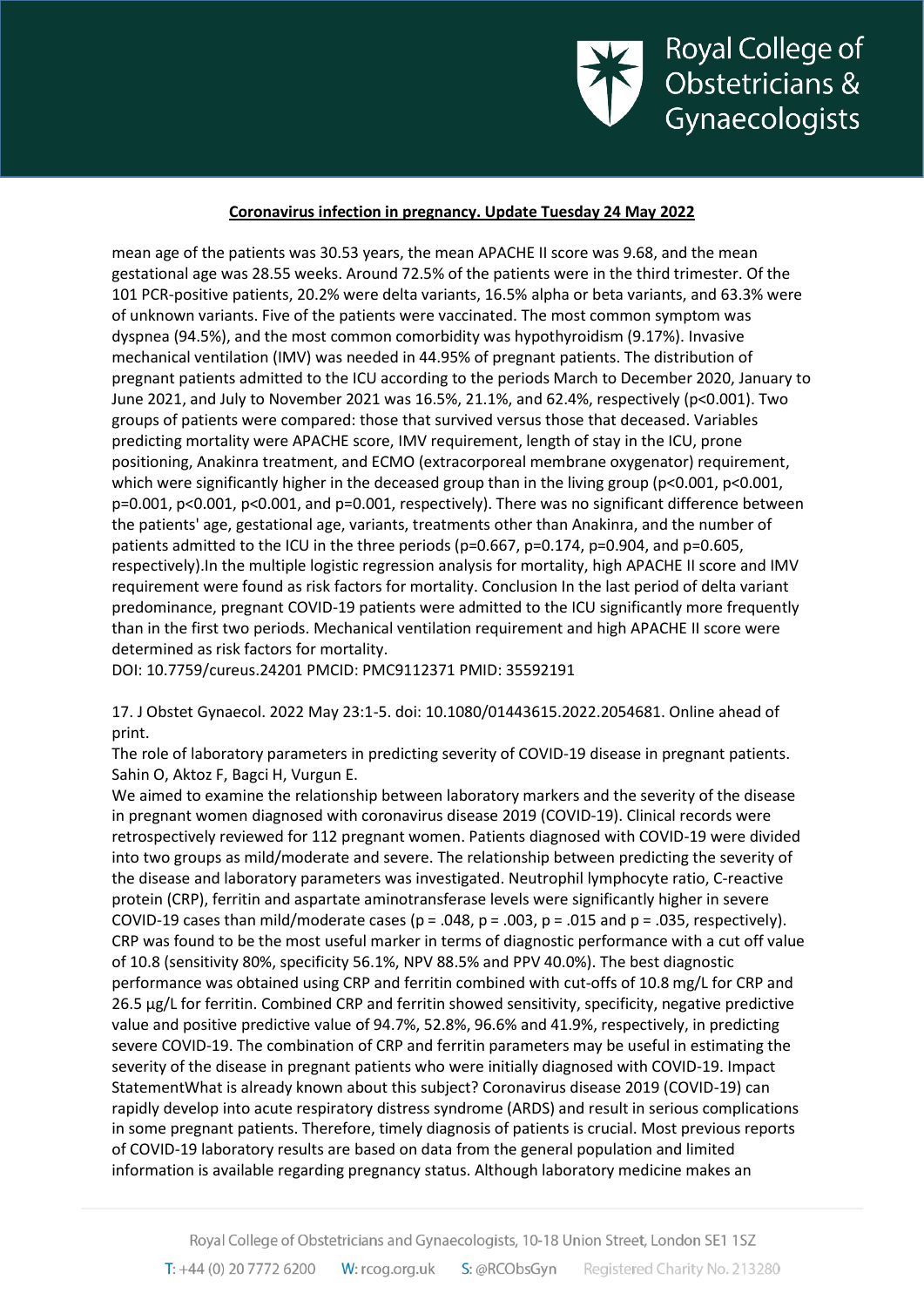

important contribution to clinical decision making in many infectious diseases, including COVID-19, studies to predict the severity of the disease with laboratory markers are limited and the results are contradictory.What do the results of this study add? Our study shows that C-reactive protein (CRP), neutrophil lymphocyte ratio (NLR), ferritin and aspartate aminotransferase (AST) are associated with severe disease in pregnant women diagnosed with COVID-19. In addition, the use of combined CRP and ferritin appears to have higher sensitivity and negative predictive value than using other tests alone. Furthermore, this study shows that coagulation markers are not useful in predicting disease severity in pregnancy.What are the implications of these findings for clinical practice and/or further research? Predicting the severity of COVID-19 disease in pregnancy can prevent unnecessary hospitalisations and allow the implementation of the necessary clinical approach. Further studies can focus on the clinical usefulness of these parameters in predicting severe COVID-19 in pregnancy. DOI: 10.1080/01443615.2022.2054681 PMID: 35603633

#### 18. Sci Rep. 2022 May 19;12(1):8355. doi: 10.1038/s41598-022-12395-y.

The association between maternal characteristics and SARS-CoV-2 in pregnancy: a population-based registry study in Sweden and Norway.

Örtqvist AK, Magnus MC, Söderling J, Oakley L, Nybo Andersen AM, Håberg SE, et al. The objectives of the current study were to identify risk factors for SARS-CoV-2 positivity, and to address how different testing strategies, choice of comparison group, and population background characteristics may influence observed associations. National registries data for 107,627 pregnant women in Sweden and 81,195 in Norway, were used to identify risk factors for SARS-CoV-2, separately for women under non-universal testing (testing by indication) and universal testing (testing of all pregnant women in contact with a delivery ward). We also investigated underlying characteristics associated with testing for SARS-CoV-2. Overall, 2.1% of pregnant women in Sweden and 1.1% in Norway were test-positive during the pandemic's first 18 months. We show that the choice of test strategy for SARS-CoV-2 provided different associations with risk factors for the disease; for instance, women who were overweight, obese or had gestational diabetes had increased odds of being test-positive under non-universal testing, but not under universal testing. Nevertheless, a consistent pattern of association between being born in the Middle East and Africa and test-positivity was found independent of test strategy and in both countries. These women were also less likely to get tested. Our results are useful to consider for surveillance and clinical recommendations for pregnant women during the current and future pandemics. DOI: 10.1038/s41598-022-12395-y PMCID: PMC9120467 PMID: 35589871

#### W1809929

Self-Reported Medication Use among Pregnant and Postpartum Women during the Third Wave of the COVID-19 Pandemic: A European Multinational Cross-Sectional Study Gerbier, E.; Favre, G.; Tauqeer, F.; Winterfeld, U.; Stojanov, M.; Oliver, A.; Passier, A.; Nordeng, H.; Pomar, L.; Baud, D.; Panchaud, A.; Meyer-Massetti, C.; Ceulemans, M. International Journal of Environmental Research and Public Health; 19(9):5335, 2022. Information on medication utilization among pregnant and postpartum women during the pandemic is lacking. We described the prevalence and patterns of self-reported medication use among pregnant and postpartum women during the third wave of the pandemic (June–August 2021). An online questionnaire was distributed in five European countries between June–August 2021. Pregnant women or women who had delivered in the three preceding months, and ≥18 years old,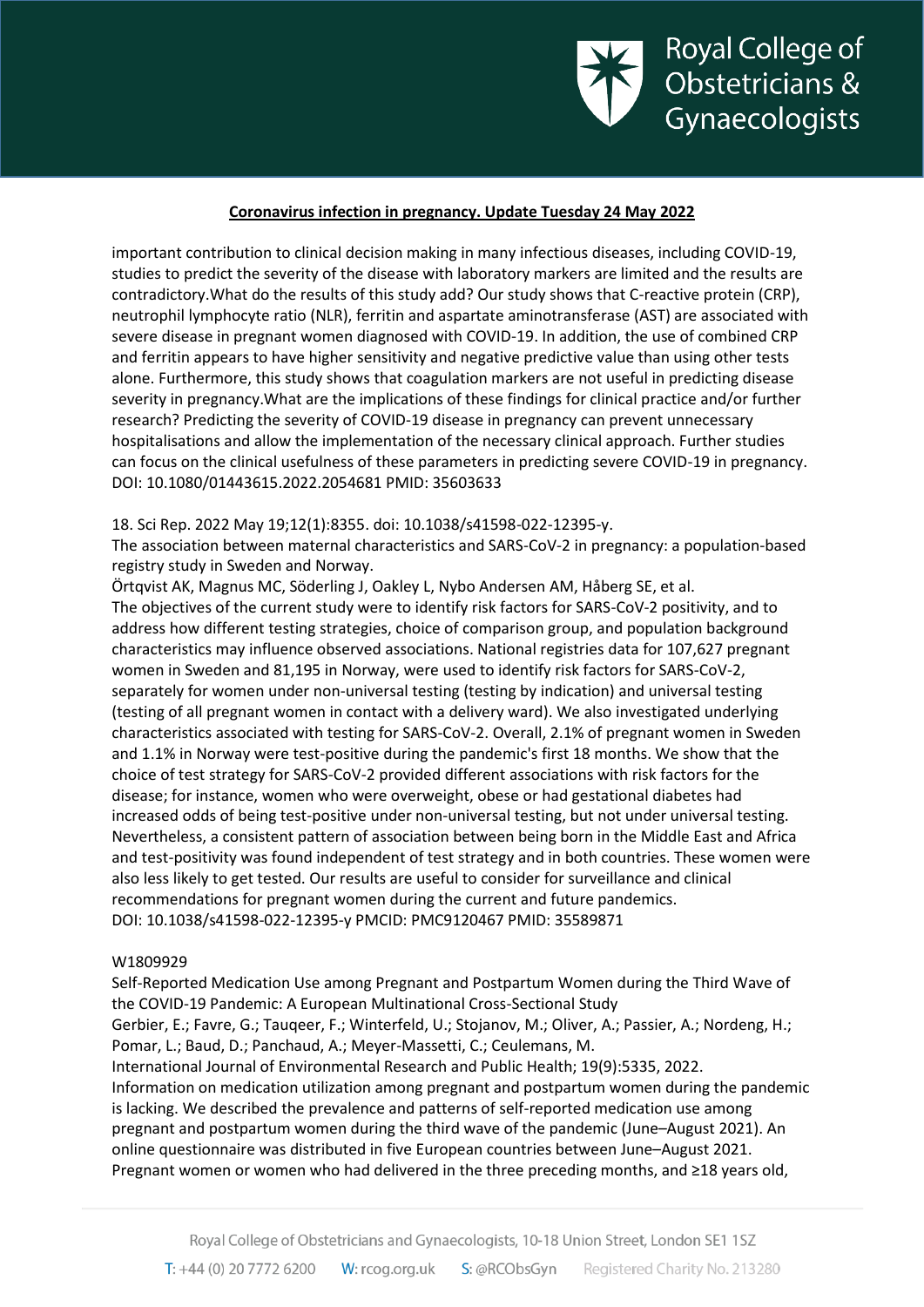

could participate. The prevalence of overall medication use, self-medication, and changes in chronic medication use were determined. A total of 2158 women out of 5210 participants (41.4%) used at least one medication. Analgesics (paracetamol), systemic antihistamines (cetirizine), and drugs for gastric disorders (omeprazole) were the three most used classes. Anti-infectives were less prevalent than during pre-pandemic times. Antidepressants and anxiety related medication use remained similar, despite a higher prevalence of these symptoms. Self-medication was reported in 19.4% of women, and 4.1% of chronic medication users reported that they changed a chronic medication on personal initiative due to the pandemic. In conclusion, medication use patterns in our cohort were mostly similar to those of the first COVID-19 wave and the pre-pandemic period. More studies are needed to explore factors associated with self-medication and changes in chronic medication use due to the pandemic in this perinatal population.

# <https://doi.org/10.3390/ijerph19095335>

10.3390/ijerph19095335

#### W1810019

The Impact of SARS-CoV-2 Infection on Premature Birth-Our Experience as COVID Center Bobei, Tina-Ioana, Haj Hamoud, Bashar, Sima, Romina-Marina, Gorecki, Gabriel-Petre, Poenaru, Mircea-Octavian, Olaru, Octavian-Gabriel, Ples, Liana

Medicina; 58(5):587, 2022.

Information about the impact of SARS-CoV-2 infection on pregnant women is still limited and raises challenges, even as publications are increasing rapidly. The aim of the present study was to determine the impact of SARS-CoV-2 infection on preterm birth pregnancies. We performed a prospective, observational study in a COVID-only hospital, which included 34 pregnant women with SARS-CoV-2 infection and preterm birth compared with a control group of 48 healthy women with preterm birth. The rate of cesarean delivery was 82% in the study group versus 6% for the control group. We observed a strong correlation between premature birth and the presence of COVID-19 symptoms (cough  $p = 0.029$ , fever  $p = 0.001$ , and chills  $p = 0.001$ ). The risk for premature birth is correlated to a lower value of oxygen saturation (p = 0.001) and extensive radiologic pulmonary lesions (p = 0.025). The COVID-19 pregnant women with preterm delivery were older, and experienced an exacerbation of severe respiratory symptoms, decreased saturation of oxygen, increased inflammatory markers, severe pulmonary lesions and decreased lymphocytes. <https://doi.org/10.3390/medicina58050587>

10.3390/medicina58050587

#### W1815727

The rate of SARS-CoV-2 among asymptomatic non-immunised low-risk parturient women between the two waves

Al-Hussaini, Tarek Khalaf, EzzEldin, Azza M.; Shaaban, Omar M.; Abdel-Aleem, Mahmoud A.; Kamal, Dalia Tarik, Ibrahim, Mostafa N.

Journal of obstetrics and gynaecology : the journal of the Institute of Obstetrics and Gynaecology;: 1- 6, 2022.

This study was conducted to evaluate the rate of severe acute respiratory syndrome coronavirus 2 (SARS-CoV-2) infection and immunity among asymptomatic non-immunised low-risk parturient women and their newborns. A cross-sectional study conducted in a tertiary hospital during the nadir period of new cases in Egypt. All asymptomatic pregnant, low risk and non-immunised women were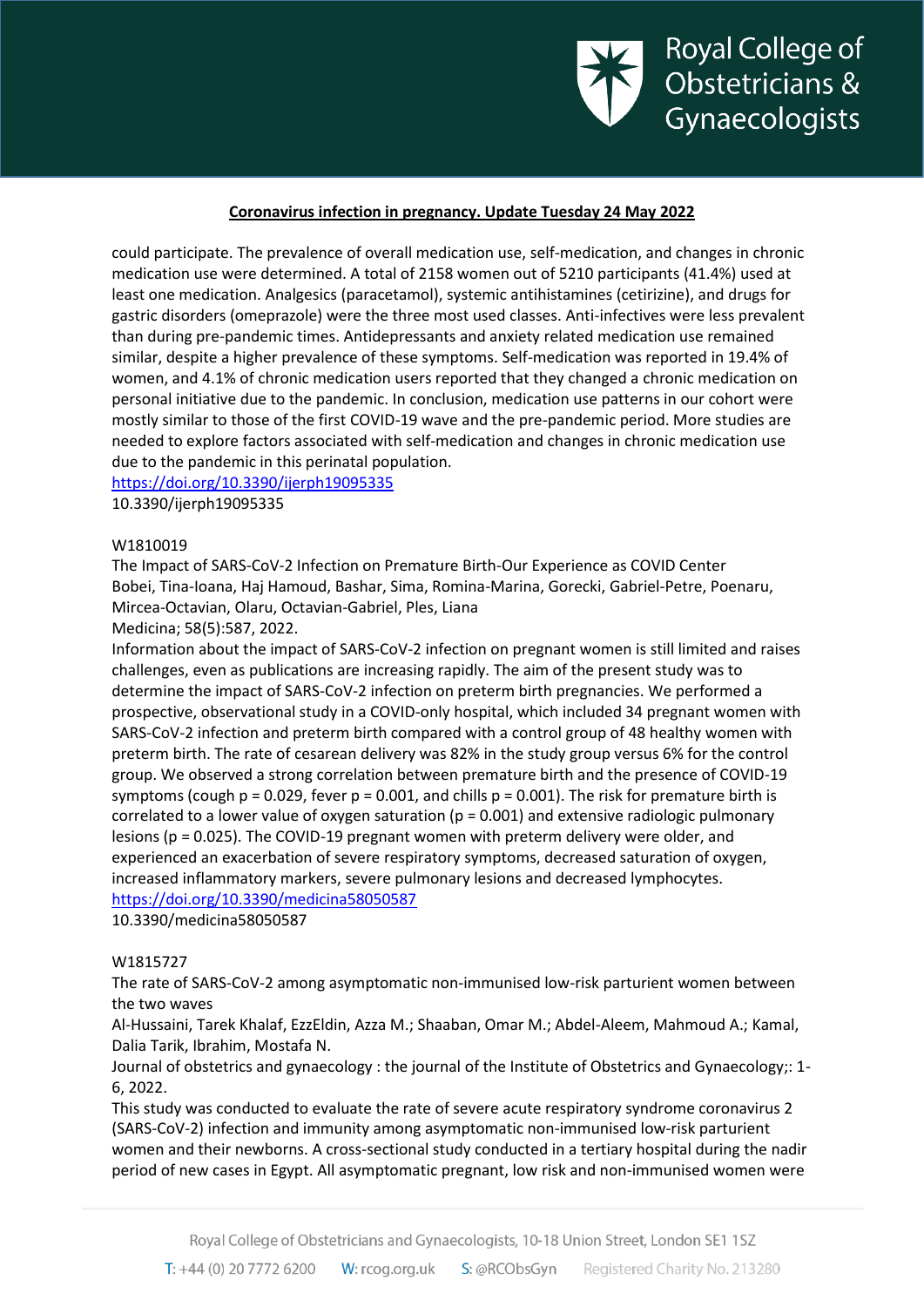

included. All eligible participants had been subjected to SARS-CoV-2 nasopharyngeal swabs according to CDC and sampling of maternal and umbilical blood to evaluate the presence of coronavirus disease 2019 (COVID-19) IgM and IgG antibodies by immunochromatographic assay. Two cases out of 171 (1.2%) parturient women were tested positive for PCR swab to COVID-19 infection. Furthermore, COVID-19 IgG and IgM antibodies testing showed that 67.8% of women were negative for both IgG and IGM, 24.6% were positive for IgG only, 4.1% were positive for IgM only, while 3.5% were positive for both IgG and IgM. Regarding neonatal testing for immunity, 28.1% of the neonates were positive to IgG only and none for IgM.The rate of positive PCR patients among asymptomatic low-risk parturient women was 1.2%. About quarter of women had got herd immunity as evident by positive IgG antibodies. IgG antibodies transferred to the neonates in almost all cases.Impact StatementWhat is already knownon this subject? Coronavirus disease 2019 (COVID-19), caused by severe acute respiratory syndrome coronavirus 2 (SARS-CoV-2), has become a global public health emergency. Asymptomatic pregnant women with coronavirus disease can transmit their infection to their newborn, family members and the health care providers.What do the results of this study add? The study showed very low (1.2%) prevalence of COVID positive cases among asymptomatic pregnant women admitted to our facility. Only two cases out of 171 parturient women tested PCR positive for COVID-19 infection (1.2%). SARS-Cov-2 IgG and IgM antibodies testing showed, about a quarter (24.6%) were positive for IgG antibodies, 4.1% were positive for IgM antibodies, while 3.5% were positive for both IgG and IgM. On the other hand, 28.1% of the neonates were positive to IgG only and none of the newborns had had IgM antibodies in their cord blood.What are the implications of these findingsfor clinical practice and/or further research? The first wave of COVID-19 pandemic in Egypt left behind at least a quarter of pregnant women with a positive antibody denoting some immunity. This immunity is usually transmitted to the neonates in almost all cases.

https://doi.org/10.1080/01443615.2022.2049720 10.1080/01443615.2022.2049720

#### W1819422

COVID-19 during pregnancy and its impact on the developing auditory system Veeranna, Sangamanatha Ankmnal, Youngblood, Patricia LeeAnn, Bradshaw, Lucy, Marx, Charles G. American Journal of Otolaryngology; Volume 43, Issue 4: 103484, July-August 2022. Background This study compared distortion product otoacoustic emissions (DPOAEs) and clickevoked auditory brainstem responses (ABRs) recorded from infants whose mother had Covid-19 during pregnancy (Covid-19 group) to infants whose mother did not have Covid-19 (Control group) during pregnancy. Methods This study retrospectively examined records of infants in the Covid-19 group ( $n = 15$ ) and control group ( $n = 46$ ) who had distortion product otoacoustic emissions (DPOAEs) and click-evoked auditory brainstem responses (ABRs) recorded as part of their clinical assessment. DPOAE amplitudes, absolute latencies (I, III, and V), and I-V interpeak intervals were examined. Results DPOAE amplitudes were similar between the Covid-19 group and the control group. The absolute latency of wave I was similar between groups. But absolute latencies III and V and I-V interpeak intervals of the Covid-19 group were significantly prolonged compared to the control group. Conclusion Covid-19 infection and its complications during pregnancy may not affect the cochlear function but may affect the functioning of the auditory brainstem.

<https://doi.org/10.1016/j.amjoto.2022.103484>

10.1016/j.amjoto.2022.103484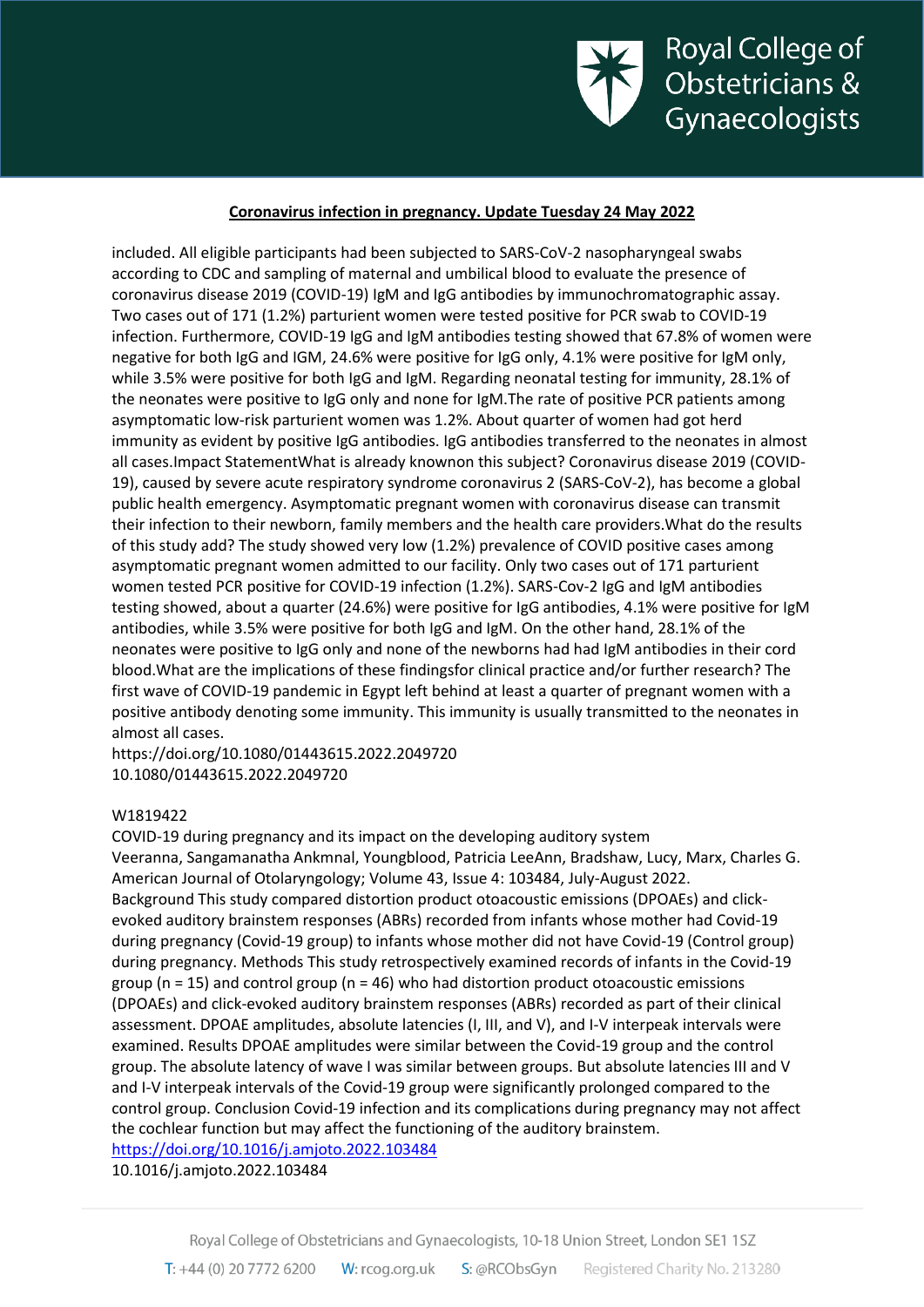

#### W1819399

Early adverse events and immune response following COVID-19 booster vaccination in pregnancy Toussia-Cohen, S.; Peretz-Machluf, R.; Bookstein-Peretz, S.; Segal, O.; Asraf, K.; Doolman, R.; Kubani, Y.; Gonen, T.; Regev-Yochay, G.; Yinon, Y.

Ultrasound in Obstetrics & Gynecology; n/a(n/a), 2022.

Extract: In conclusion, this study confirms the safety regarding early adverse events and immunogenicity, as well as the lack of early obstetric complications of the BNT162b2 third dose vaccine in pregnant women.

<https://doi.org/10.1002/uog.24926>

10.1002/uog.24926

#### W1821118

Observational study on necrotizing enterocolitis in neonates born to SARS-CoV-2-positive mothers Angelika, Dina, Etika, Risa, Kusumawardani, Naomi Nathania, Mithra, Setya, Ugrasena, I. Dewa Gede Annals of Medicine and Surgery;: 103711, 2022.

Background The impact of the severe acute respiratory syndrome-coronavirus-2 (SARS-CoV-2) pandemic on expectant mother and their babies extends to many aspects of life. Necrotizing enterocolitis (NEC) has been recognized as a life-threatening gastrointestinal inflammatory process in neonates that has high rates of morbidity and mortality. Objective To investigate factors associated with NEC in hospitalized neonates whose mothers were SARS-CoV-2-positive and their relationship to mortality. Method This observational study was conducted from May 2020 to March 2021. All neonates who were hospitalized, after confirming that the mother was SARS-CoV-2 positive, were included in this study. The confirmation of positive SARS-CoV-2 was determined according to the reverse transcription-polymerase chain reaction (PCR) assay. The neonatal SARS-CoV-2 test was performed on the first day of birth. NEC was established based on a suggestive clinical presentation and abnormal abdominal radiographs.

Results: Of the 125 neonates enrolled in this study, there were 5 neonates who developed NEC and only one survived. Significant associated factors with NEC included lower birth weight ( $p < 0.001$ ), lower gestational age (p < 0.001), positive SARS-CoV-2 PCR results (OR = 15.333; 95% CI = 2.074– 113.381, p = 0.007), asphyxia (OR = 13.143; 95% CI = 1.411–122.443, p = 0.024), and mortality (OR = 156.000; 95% CI = 13.157–1849.623; p < 0.001). Mortality was significantly associated with lower gestational age ( $p = 0.025$ ), cesarean section delivery ( $p = 0.025$ ), and asphyxia ( $p = 0.025$ ). Conclusion: Significant associated factors with NEC in neonates born to SARS-CoV-2-positive mothers included positive SARS-CoV-2 PCR results, asphyxia, lower gestational age, and lower birth weight. In addition to caesarean section delivery, these factors were related to mortality in neonates in such conditions.

<https://doi.org/10.1016/j.amsu.2022.103711> 10.1016/j.amsu.2022.103711

#### W1820578

RAMIFICATION OF COVID-19 INFECTION AT THE TIME OF DELIVERY Chalotra, S.; Kanth, A.; Gupta, N.; Sharma, P. European Journal of Molecular and Clinical Medicine; 9(3):2673-2681, 2022. Background- For successful management of Covid-19 pregnancy, adequate information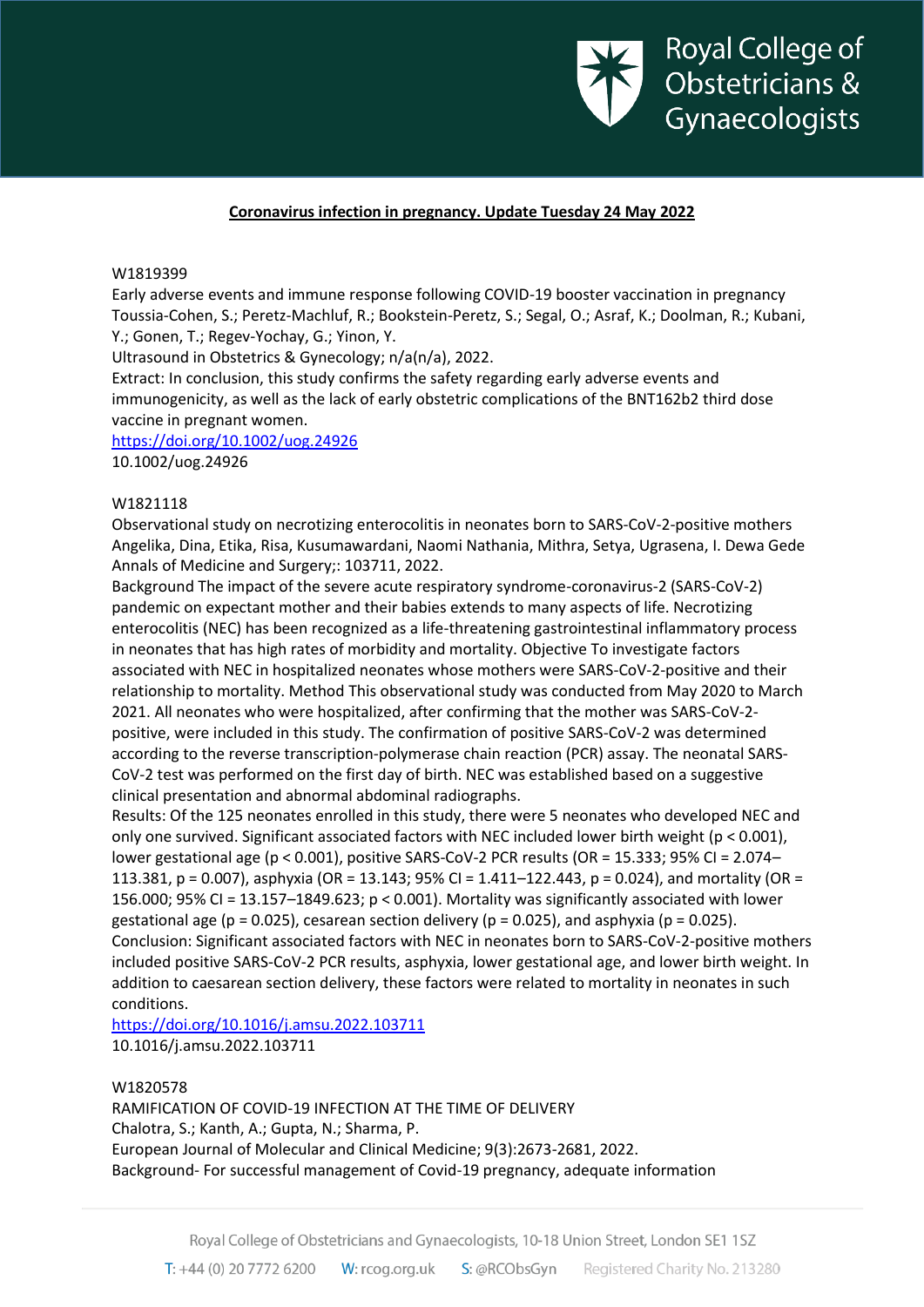

and understanding of its clinical presentation and impact of the disease on pregnant mothers and their newborns is required.

Aim- To describe the clinical manifestations of COVID -19 infection in pregnant women during peripartum period and to study the clinical outcomes of neonates born to these mothers.

Methods- This prospective study was conducted at a COVID-19 Hospital of North India, from May 2021 to July 2021.All Covid-19 positive pregnant women who presented at the time of labor ( symptomatic or asymptomatic) were included in the study. Follow up of these women and their newborns was done till discharge and neonates were further followed up till 28 days of life.

Results-Total 70 patients were included in the study (24.2% symptomatic and 75.7% asymptomatic). Eighteen (25.7%) were NVD and 52(74.2%) were LSCS. LSCS was done more in symptomatic subjects (p<0.05). Frequency of AFD is higher in symptomatic subjects( p value< 0.05).Co morbidities noted were PIH, GDM, hypothyroidism and anemia in 15(21.4%), 2(2.8%), 11(15.7%) and 22(31.4%) respectively. All study women were successfully discharged. There were 69 live births(53(76.8%) term and 16(23.1%) preterms )and 1 IUD. Two (2.8%) babies were tested positive for COVID19 . Both remained asymptomatic and discharged. Total 11 neonates required NICU admission due to non covid reasons . Number of deaths among neonates were 2 (2.8%). During followup visits 5(9.09%) neonates required readmission in NICU . Inadequate weight gain was seen in 3(5.4%) babies. None developed COVID related symptoms.

Conclusion- COVID 19 infection during pregnancy is not associated with severe clinical presentation, high mortality and morbidity. There may be an association between symptomatic COVID19 pregnant women and AFD. There is high incidence of prematurity and LBW in neonates born to COVID positive mothers.

[https://ejmcm.com/article\\_17701\\_b7214df4d8a8153999533af9a4d7e7dd.pdf](https://ejmcm.com/article_17701_b7214df4d8a8153999533af9a4d7e7dd.pdf)

#### W1822297

Access to maternal health services during COVID-19 pandemic, re-examining the three delays among pregnant women in Ilubabor zone, southwest Ethiopia: A cross-sectional study Abdisa, Diriba Kumara, Jaleta, Debela Dereje, Feyisa, Jira Wakoya, Kitila, Keno Melkamu, Berhanu, Robera Demissie

PLOS ONE; 17(5):e0268196-e0268196, 2022.

Background: All women require access to high-quality care during pregnancy, labor, and after childbirth. The occurrence of delay at any stage is one of the major causes of maternal mortality. There is, however, a scarcity of data on women's access to maternal health services during the COVID-19 pandemic. Therefore, the goal of this study was to assess the magnitude of delays in maternal health service utilization and its associated factors among pregnant women in the Ilubabor zone during the COVID-19 pandemic.

Methods: A facility-based cross-sectional study was conducted among 402 pregnant women selected by systematic random sampling. Data were analyzed using IBM SPSS Statistics version 26. Descriptive and summary statistics were used to describe the study population. Bivariate and multivariable logistic regression analyses were performed to identify factors associated with the outcome variables. Adjusted odds ratio with respective 95% CI was used to report significant covariates.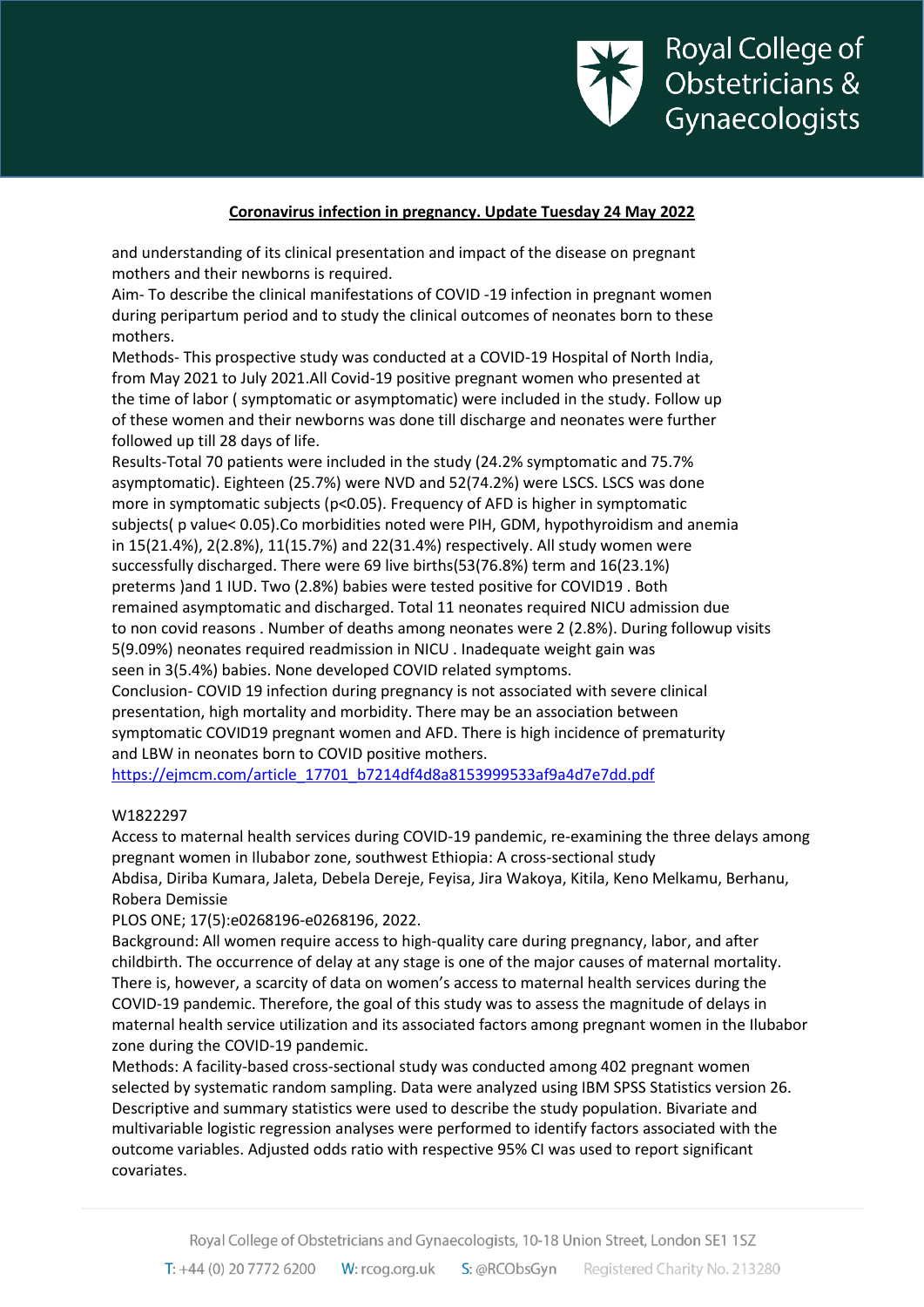

Results: A total of 402 pregnant women participated in this study. The median age of the respondents was 25 years (IQR = 8). On average, a woman stays 1.76 hours (SD = 1.2) to make a decision to seek care. The prevalence of first, second and third delay were 51%, 48%, and 33.3%, respectively. Being unmarried [AOR (95% CI)], [0.145 (0.046–0.452)], being unemployed [AOR (95% CI)], [4.824 (1.685–13.814)], age [AOR (95% CI)], [0.227 (0.089–0.0579)], fear of COVID-19 [AOR (95% CI)], [1.112 (1.036–1.193)], urban residence [AOR (95% CI)], [0.517 (0.295–0.909)], and lack of birth preparedness [AOR (95% CI)], [6.526 (1.954–21.789)] were significantly associated with first delay. Being unmarried [AOR (95% CI)], [5.984 (2.930–12.223)], being unemployed [AOR (95% CI)], [26.978 (3.477–209.308)], and age [AOR (95% CI)], [0.438 (0.226–0.848)] were significantly associated with second delay. Having lengthy admission [AOR (95% CI)], [7.5 (4.053–13.878)] and non-spontaneous vaginal delivery [AOR (95% CI)], [1.471 (1.018–1.999)] were significantly associated with third delay. Conclusion: This study identified a significant proportion of mothers experiencing delays, although there were no data to suggest exacerbated delays in utilizing maternal health services due to fear of the COVID-19 pandemic. The proportion of maternal delay varies with different factors. Improving the decision-making capacity of women is, therefore, essential. <https://doi.org/10.1371/JOURNAL.PONE.0268196>

10.1371/JOURNAL.PONE.0268196

# W335412

Characteristics and treatment of hospitalized pregnant women with Coronavirus Disease 2019, COVID-19 (preprint)

Sekkarie, PhD Ahlia, Woodruff, PhD Rebecca, Whitaker, M. P. H. Michael, Kramer, Michael, Zapata, Lauren, Ellington, Sascha, Meaney-Delman, Dana, Pham, M. P. H. Huong, Patel, M. P. H. Mbbs Kadam, Taylor, Christopher, Chai, Kawasaki, M. P. H. Breanna, Meek, M. P. H. James, Openo, DrPH Kyle, Weigel, M. S. W. Andy, Leegwater, M. P. H. Lauren, Como-Sabetti, M. P. H. Kathryn, Ropp, Susan, Muse, M. P. H. Alison, Bennett, M. D. Nancy, Billing, M. P. H. Laurie, Sutton, Talbot, Hill, M. P. H. Mary, Havers, Team, Covid- N. E. T. Surveillance

Objective: Describe the vaccination status, treatment, and outcomes of hospitalized, symptomatic pregnant women with Coronavirus Disease 2019 (COVID-19) and estimate whether treatment differs by pregnancy status among treatment-eligible (i.e., requiring supplemental oxygen per National Institutes of Health guidelines) women.

Methods: During January–November 2021, the COVID-19-Associated Hospitalization Surveillance Network completed medical chart abstraction for a probability sample of 2,715 hospitalized women aged 15–49 years with laboratory-confirmed SARS-CoV-2 infection. Of these, 1,950 women had symptoms of COVID-19 upon admission; 336 were pregnant. We calculated weighted prevalence estimates of demographic and clinical characteristics, vaccination status, and outcomes among pregnant women with symptoms of COVID-19 upon admission. We used propensity score matching to estimate prevalence ratios (PR), and 95% confidence intervals (CI) of treatment-eligible patients who received remdesivir or systemic steroids by pregnancy status.

Results: Among 336 hospitalized pregnant women with symptomatic COVID-19, 39.6% were non-Hispanic Black, 24.8% were Hispanic or Latino, and 61.9% were aged 25–34 years. Among those with known COVID-19 vaccination status, 92.9% were unvaccinated. One-third (32.7%) were treatmenteligible. Among treatment-eligible pregnant women, 74.1% received systemic steroids and 61.4% received remdesivir. Among those that were no longer pregnant at discharge (n = 180), 5.4% had spontaneous abortions and 3.5% had stillbirths. Of the 159 live births, 29.0% were pre-term. Among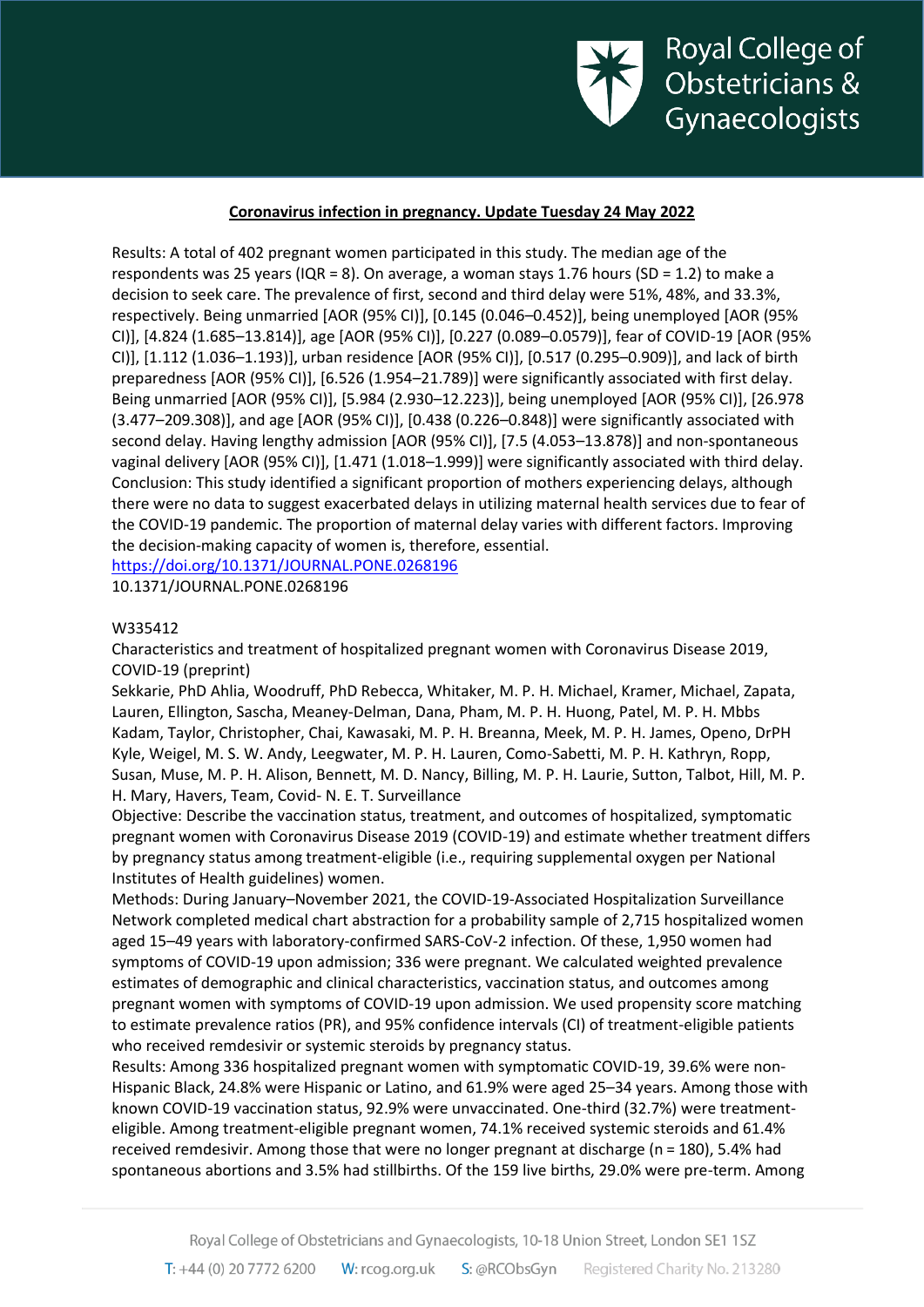

a propensity score-matched cohort of treatment-eligible hospitalized women of reproductive age, pregnant women were less likely than non-pregnant women to receive remdesivir (PR 0.82, 95% CI 0.69–0.97) and systemic steroids (PR 0.80, 95% CI 0.73–0.87).

Conclusion: Most hospitalized pregnant patients with symptomatic COVID-19 were unvaccinated. Hospitalized pregnant patients were less likely to receive recommended remdesivir and systemic steroids compared to similar hospitalized non-pregnant women. Our results underscore the need to identify opportunities for improving COVID-19 vaccination, implementation of treatment of pregnant women, and the inclusion of pregnant women in clinical trials.

<https://doi.org/10.21203/rs.3.rs-1522990/v1>

10.21203/rs.3.rs-1522990/v1

#### W335200

Pilot study on the use of low molecular weight heparins in the prevention of thromboembolic disease during pregnancy and puerperium

# (preprint)

Paloma Anchústegui-Mendizábal, Patricia Anchústegui-Mendizábal, Laura Arechabala-Palacios, Laura Fernández-González, Clara Garcia-Gil, Jesús Miguel Hernández-Guijo, Óscar Martínez-Pérez A pregnant woman is 4 to 5 times more likely to suffer a thromboembolic event than a non-pregnant woman. Furthermore, an increase in these episodes has been observed in women infected with SARS-CoV-2 . Consequently, the prophylactic prescription of low-molecular-weight heparins (LMWH) in pregnant women is undergoing an increase that has not been evaluated yet. The aim of this study was to determine the prevalence of LMWH prescription in pregnant women at the Hospital Universitario Puerta de Hierro Majadahonda (HUPHM), according to their level of risk and its variation due to SARS-CoV-2 infection. To answer this question, a retrospective cohort of 113 women who gave birth during the month of February at the HUPHM was designed. The level of individual risk of thromboembolism, according to the Royal College guidelines (37a), was calculated with an interview to complete a questionnaire and the analysis of their clinical records. 53.6% of the women were prescribed LMWH as indicated in the guidelines. This high prevalence is explained by the high age of the pregnant women (over 35 years), the wave of the omicron variant (December 2021) and a high rate of cesarean sections (25%). On the other hand, the percentage of patients with COVID-19 was 17.6% but only 53% of them had received LMWH. In conclusion, LMWH is a very common prescription in obstetrics, mostly during puerperium, and has become even more relevant due to the COVID-19 pandemic

<https://doi.org/10.1101/2022.04.26.22274264> 10.1101/2022.04.26.22274264

# <M2022-03575>

Trends in Maternal Outcomes During the COVID-19 Pandemic in Alabama From 2016 to 2021. Shukla VV, Rahman F, Shen X, et al (2022),

JAMA Network Open vol 5, no 4, April 2022, e222681

This cohort study assesses whether the COVID-19 pandemic is associated with an increase in the risk of maternal morbidity and mortality in Alabama from 2016 to 2021. (Author) Full URL[: https://doi.org/10.1001/jamanetworkopen.2022.2681](https://doi.org/10.1001/jamanetworkopen.2022.2681)

<M2022-03458>